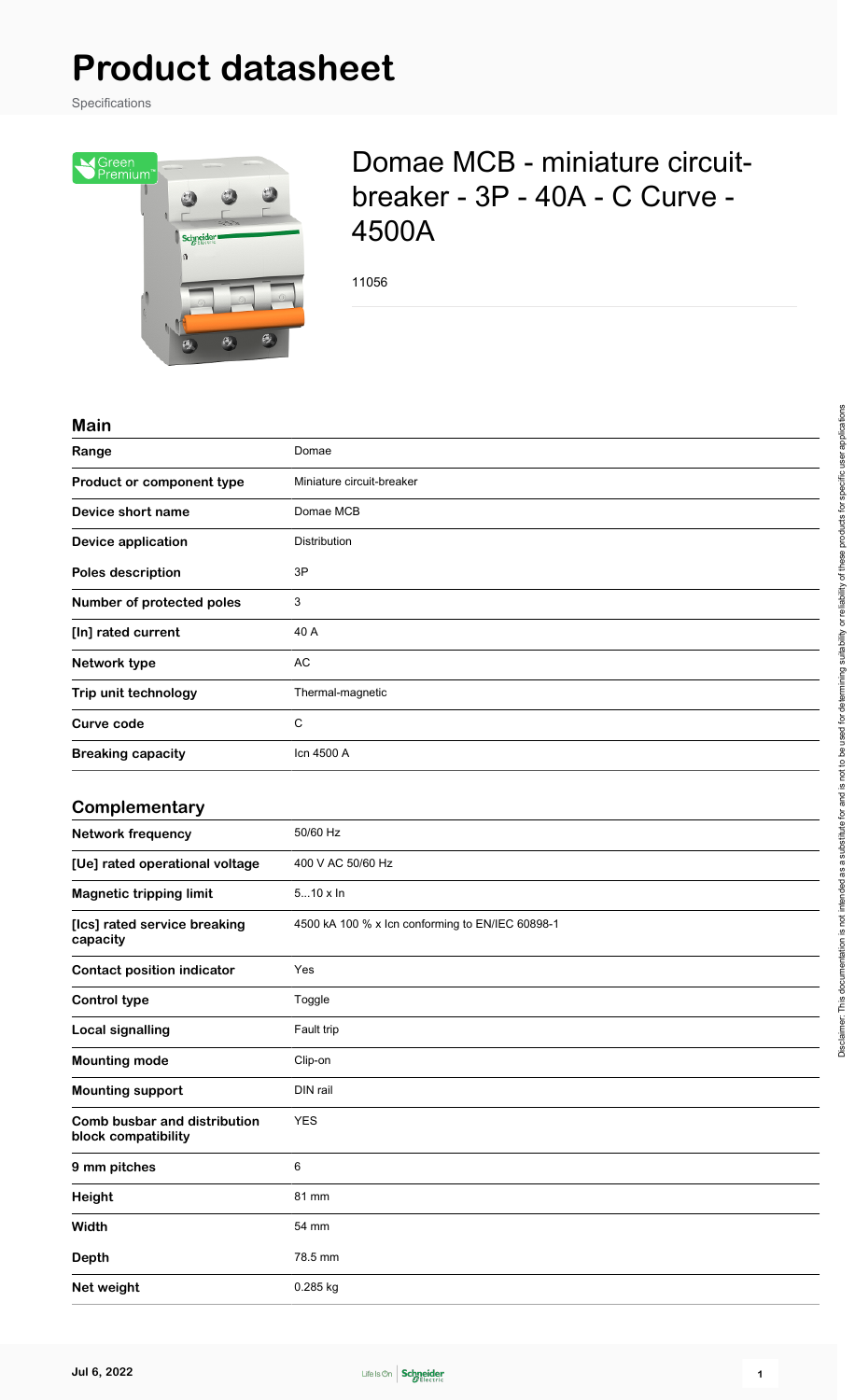| Colour                         | White                                                                                                                                           |
|--------------------------------|-------------------------------------------------------------------------------------------------------------------------------------------------|
| <b>Mechanical durability</b>   | 20000 cycles                                                                                                                                    |
| <b>Connections - terminals</b> | Tunnel type terminals (top or bottom) - $135$ mm <sup>2</sup> - rigid<br>Tunnel type terminals (top or bottom) - 125 mm <sup>2</sup> - flexible |
| Wire stripping length          | 14 mm for top or bottom connection                                                                                                              |
| <b>Tightening torque</b>       | 3.5 N.m top or bottom                                                                                                                           |
| Earth-leakage protection       | Without                                                                                                                                         |

#### **Environment**

| <b>Standards</b>                         | IEC 60529<br>IEC 60068-1<br>IEC 60898-1                                          |
|------------------------------------------|----------------------------------------------------------------------------------|
| IP degree of protection                  | IP20 conforming to IEC 60529<br>IP40 (modular enclosure) conforming to IEC 60529 |
| <b>Tropicalisation</b>                   | 2 conforming to IEC 60068-1                                                      |
| <b>Relative humidity</b>                 | 95 % at 55 °C                                                                    |
| Ambient air temperature for<br>operation | $-2560 °C$                                                                       |
| Ambient air temperature for<br>storage   | $-4070 °C$                                                                       |

# **Packing Units**

| <b>Unit Type of Package 1</b>       | <b>PCE</b>      |
|-------------------------------------|-----------------|
| Number of Units in Package 1        | $\mathbf{1}$    |
| Package 1 Weight                    | 324.5 g         |
| Package 1 Height                    | 5.5 cm          |
| Package 1 width                     | 7.5 cm          |
| Package 1 Length                    | 8.5 cm          |
| <b>Unit Type of Package 2</b>       | BB <sub>1</sub> |
| <b>Number of Units in Package 2</b> | 4               |
| Package 2 Weight                    | 1.34 kg         |
| Package 2 Height                    | 8 cm            |
| Package 2 width                     | 8.5 cm          |
| Package 2 Length                    | 22 cm           |
| <b>Unit Type of Package 3</b>       | S03             |
| <b>Number of Units in Package 3</b> | 48              |
| Package 3 Weight                    | 16.512 kg       |
| Package 3 Height                    | 30 cm           |
| Package 3 width                     | 30 cm           |
| Package 3 Length                    | 40 cm           |

# **Offer Sustainability**

| Sustainable offer status  | Green Premium product                   |  |
|---------------------------|-----------------------------------------|--|
| <b>REACh Regulation</b>   | <b>REACh Declaration</b>                |  |
| <b>REACh free of SVHC</b> | Yes                                     |  |
| <b>EU RoHS Directive</b>  | Compliant<br><b>EU RoHS Declaration</b> |  |